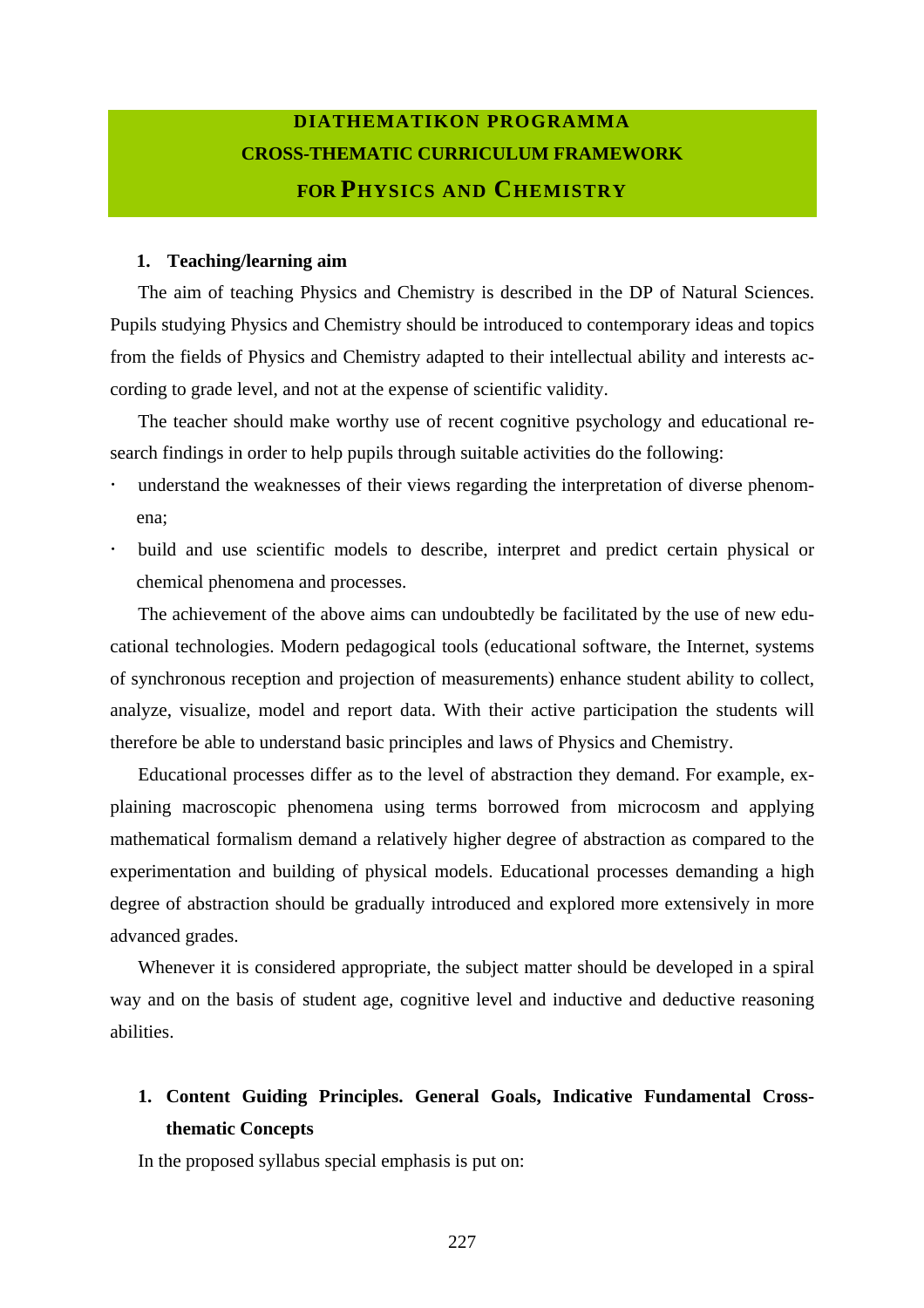- ! the common methodological approach followed in Physics and Chemistry;
- ! the common principles underlying physical and chemical phenomena.

More specifically, the adoption of new teaching approaches is proposed, based on the following content guiding principles:

- Structure of matter
- ! Energy, principles of conservation of energy and momentum and interactions between particles
- ! Systems (defining a system to be studied, its structural characteristics and properties e.g. cell, plant, ecosystem, atom, molecule, crystal).

### **I. Primary school**

### **Physics-Chemistry**

|                 |                         |                                           | <b>Indicative</b>     |
|-----------------|-------------------------|-------------------------------------------|-----------------------|
|                 | <b>Content Guiding</b>  | <b>General Goals</b>                      | <b>Fundamental</b>    |
| <b>Grade</b>    | <b>Principles</b>       | (Knowledge, skills, attitudes and         | <b>Cross-thematic</b> |
|                 |                         | values)                                   | <b>Concepts</b>       |
|                 |                         | <b>Pupils should:</b>                     |                       |
| 1 <sup>st</sup> | <b>Position and mo-</b> | be introduced to the concept of the body  | <b>Change</b>         |
|                 | tion of bodies          | position in relation to other bodies;     | <b>Space</b>          |
|                 |                         |                                           |                       |
|                 |                         | be introduced to the concept of the mo-   |                       |
|                 |                         | tion of bodies as a change in their posi- |                       |
|                 |                         | tion.                                     |                       |
|                 | <b>Man and time</b>     | realize the time sequence of events hap-  | <b>Change</b>         |
|                 |                         | pening in their families.                 |                       |
|                 |                         | be introduced to the concept of time pe-  | <b>Time</b>           |
|                 |                         | riod through everyday life examples.      |                       |
|                 | <b>Electric power</b>   | realize the usefulness of electric power  | <b>Interaction</b>    |
|                 |                         | in everyday life;                         |                       |
|                 |                         |                                           |                       |
|                 |                         | develop an interest in energy saving.     |                       |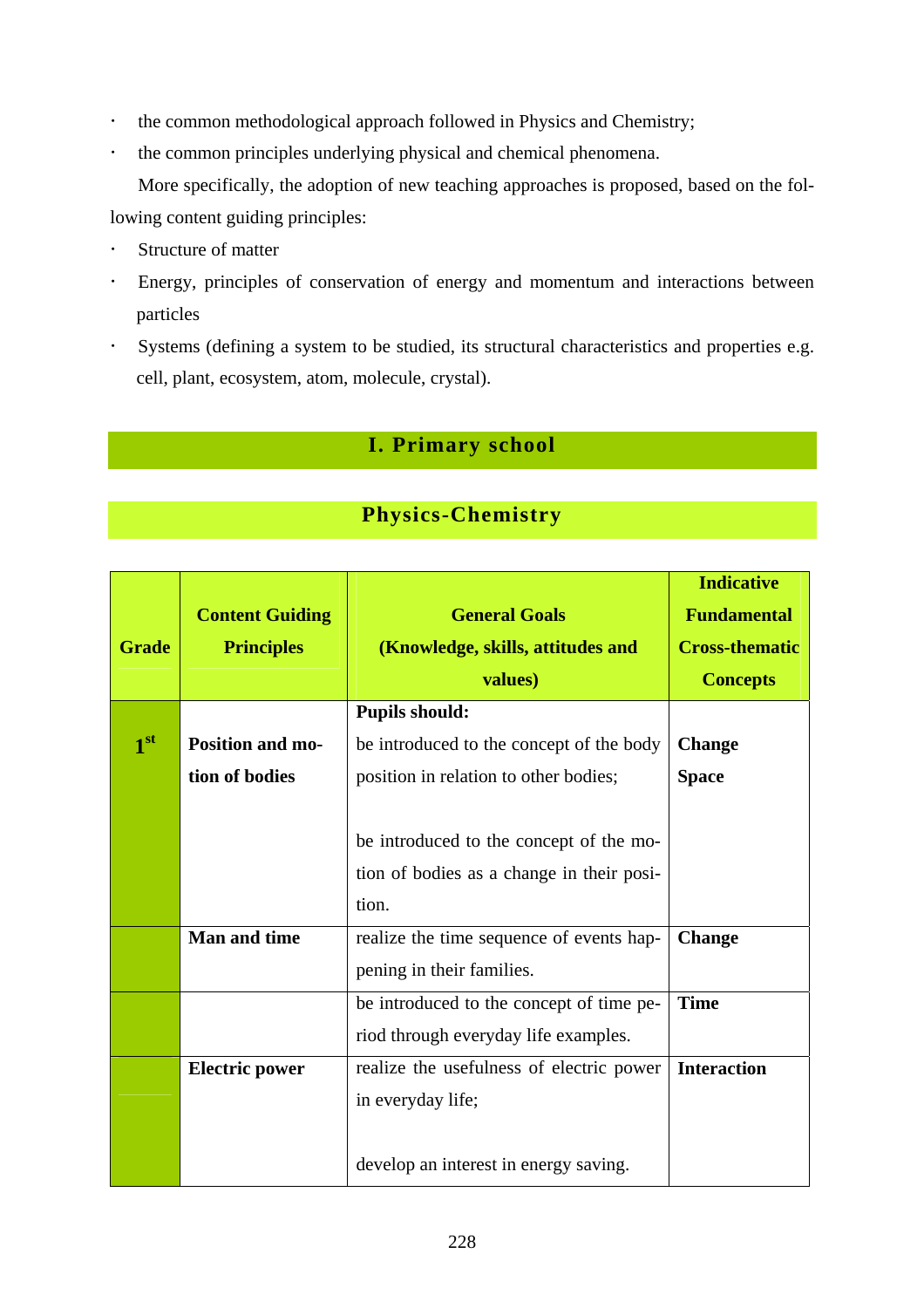|                 | <b>States of matter in</b> | recognize solids, liquids and gases in                  | <b>System</b>      |
|-----------------|----------------------------|---------------------------------------------------------|--------------------|
|                 | which bodies (sol-         | their environment;                                      |                    |
|                 | ids, liquids, gases)       |                                                         |                    |
|                 | can be found and           | recognize materials that certain objects                |                    |
|                 | materials of which         | in their environment are made of.                       |                    |
|                 | bodies are made            |                                                         |                    |
|                 | <b>Properties of</b>       | understand                                              | <b>Interaction</b> |
|                 | sound                      | a. how sound is produced and                            |                    |
|                 |                            | b. the properties of sound.                             |                    |
|                 | The sun as an in-          | relate the four cardinal points to the                  | <b>System</b>      |
|                 | strument for ori-          | sun's movement in the sky;                              | <b>Change</b>      |
|                 | entation and as a          |                                                         |                    |
|                 | heat and light             | relate sun's positioning in the sky to the              |                    |
|                 | source                     | succession of day and night;                            |                    |
|                 |                            |                                                         |                    |
|                 |                            | understand positive and negative effects                |                    |
|                 |                            | of solar radiation.                                     |                    |
| 2 <sup>nd</sup> | <b>Materials and</b>       | become familiar with the basic proper-                  | <b>System</b>      |
|                 | their properties           | ties of solids and liquids (e.g. texture,               |                    |
|                 |                            | color, shape).                                          |                    |
|                 | <b>Changes of state</b>    |                                                         |                    |
|                 | The cycle of water         | determine the relation between the states   Interaction |                    |
|                 | in nature                  | of water and weather conditions;                        | <b>System</b>      |
|                 |                            |                                                         | <b>Change</b>      |
|                 |                            | determine the relation between weather                  |                    |
|                 |                            | conditions and seasonal changes, geo-                   |                    |
|                 |                            | graphical positioning and living condi-                 |                    |
|                 |                            | tions.                                                  |                    |
|                 | The cycle of life          | relate time to life stages and family                   | <b>Change</b>      |
|                 | and time                   | changes;                                                | <b>Space</b>       |
|                 |                            |                                                         | <b>Time</b>        |
|                 |                            | learn how to measure time.                              |                    |
|                 |                            |                                                         |                    |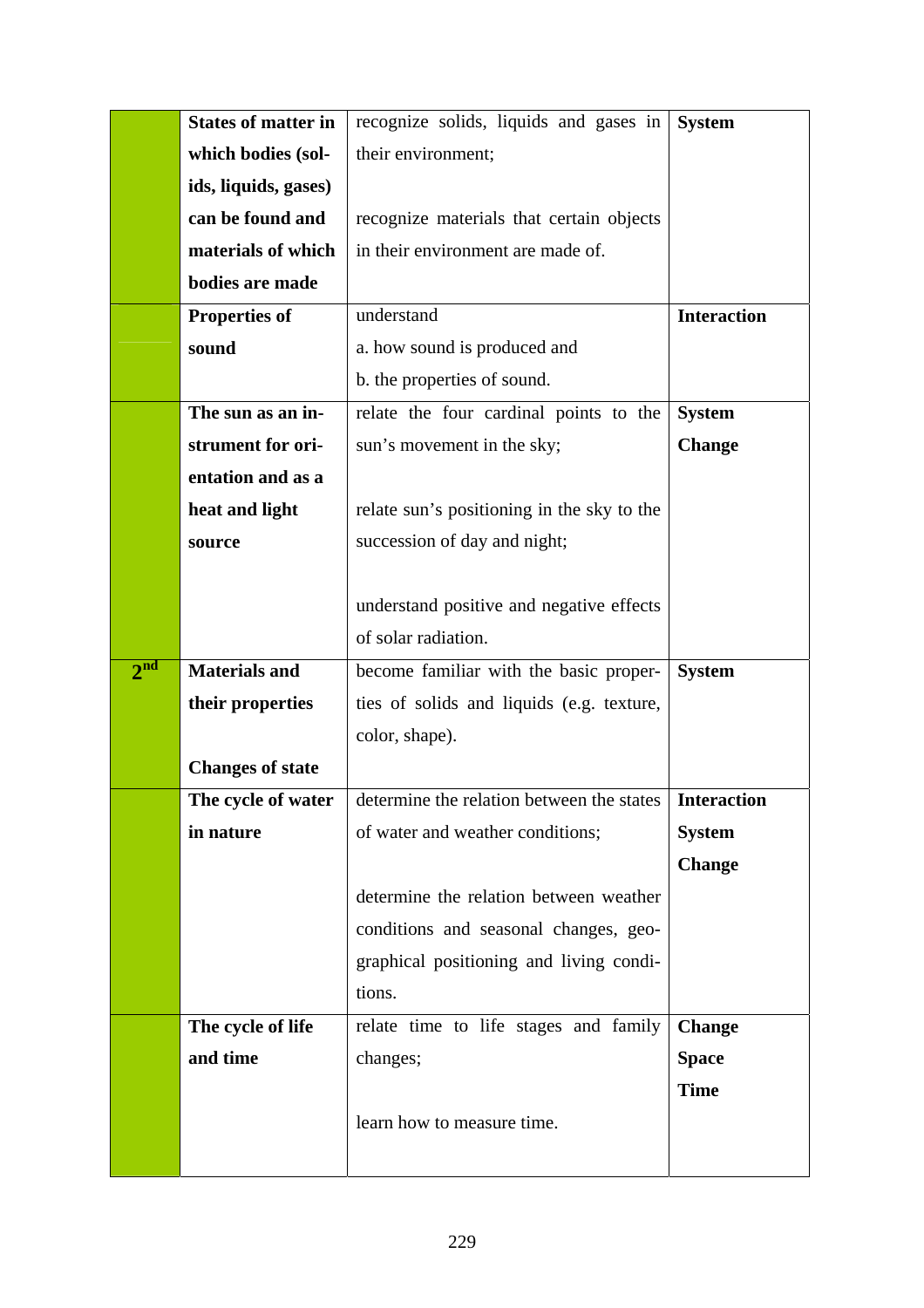|                            | <b>Water and wind</b>    | understand the importance of wind en-      | <b>Interaction</b> |
|----------------------------|--------------------------|--------------------------------------------|--------------------|
|                            | energy                   | ergy and water energy as alternative       | <b>System</b>      |
|                            |                          | forms of energy which are friendly to      | <b>Change</b>      |
|                            |                          | the environment.                           |                    |
| $3^{\overline{\text{rd}}}$ | <b>Food-Converting</b>   | understand that food and fuel work as      | <b>System</b>      |
|                            | and saving energy        | stored energy;                             | <b>Change</b>      |
|                            |                          |                                            |                    |
|                            |                          | relate energy conversion to interdepend-   |                    |
|                            |                          | ence of various living organisms.          |                    |
| 4 <sup>th</sup>            | <b>Forming and</b>       | form simple mixtures and separate them     | <b>System</b>      |
|                            | separating mix-          | into their constituents/substances using   | Interdepend-       |
|                            | tures                    | simple methods.                            | ence               |
|                            | Temperature-             | realize that body temperature is a physi-  | <b>System</b>      |
|                            | <b>Heat-Changing</b>     | cal quantity which describes objectively   | <b>Change</b>      |
|                            | states of matter         | how hot or cold a body is;                 | <b>Measurement</b> |
|                            |                          |                                            |                    |
|                            |                          | relate changes in states of matter to heat |                    |
|                            |                          | transfer.                                  |                    |
|                            | <b>Air-The Earth's</b>   | realize the existence of air.              | <b>System</b>      |
|                            | atmosphere               |                                            |                    |
|                            | Light-                   | recognize transparent and opaque bodies    | <b>Interaction</b> |
|                            | transparent, opa-        | in their environment.                      |                    |
|                            | que bodies               |                                            |                    |
| 5 <sup>th</sup>            | <b>Bodies and struc-</b> | realize that material bodies have com-     | <b>Dimension</b>   |
|                            | ture of matter           | mon properties (mass, volume, density);    | <b>System</b>      |
|                            |                          |                                            | <b>Change</b>      |
|                            |                          | become familiar with the fact that mac-    | <b>Atom</b>        |
|                            |                          | roscopic properties of matter can be de-   |                    |
|                            |                          | scribed in a consistent way by referring   |                    |
|                            |                          | to the basic constituents of matter, that  |                    |
|                            |                          | is the atoms and molecules;                |                    |
|                            |                          |                                            |                    |
|                            |                          | ascribe the great variety of matter to the |                    |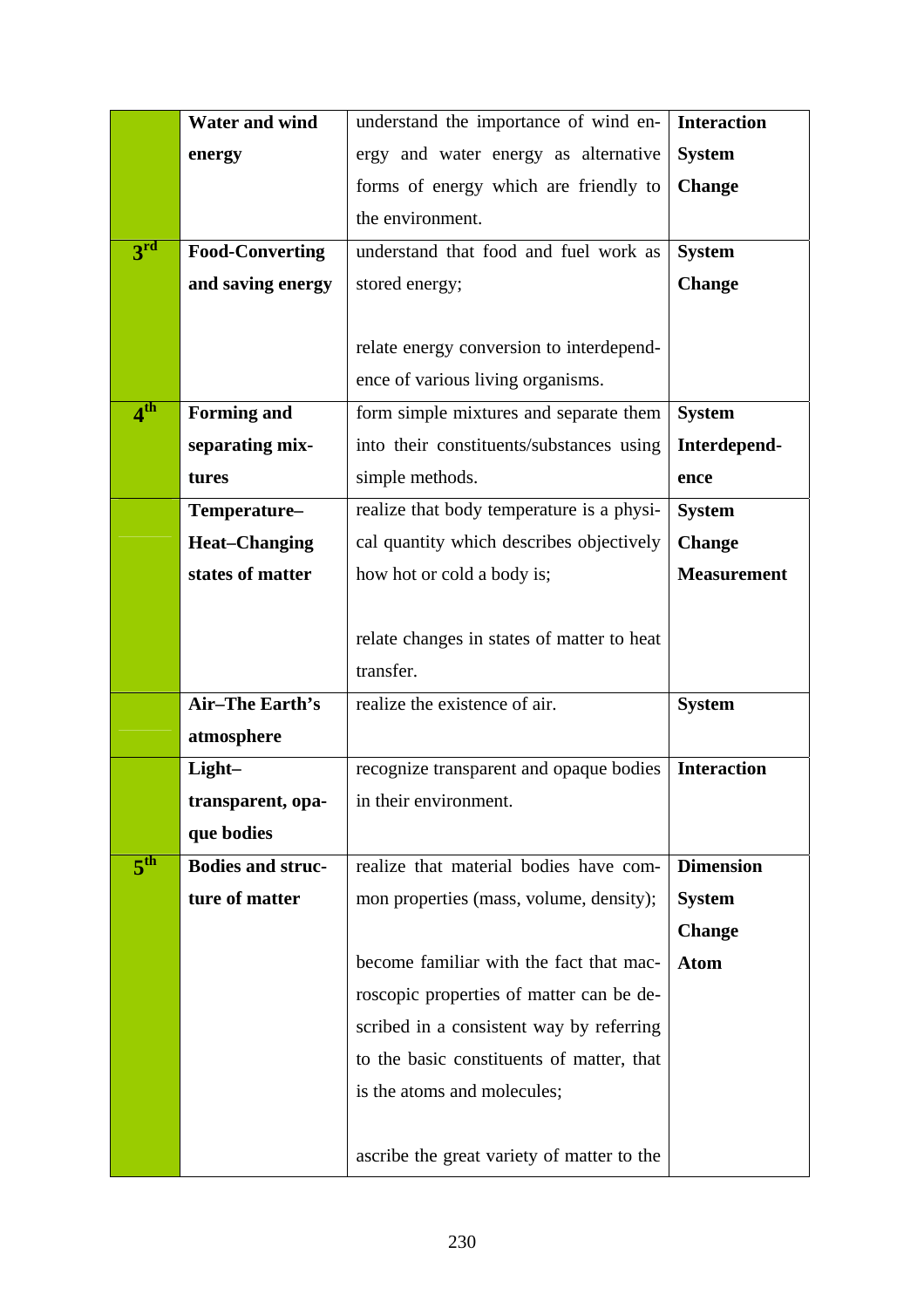|                 |                          | property of atoms to form, through the       |                    |
|-----------------|--------------------------|----------------------------------------------|--------------------|
|                 |                          | interaction<br>between<br>them,<br>different |                    |
|                 |                          | kinds of molecules;                          |                    |
|                 |                          |                                              |                    |
|                 |                          | describe electrical phenomena in a con-      |                    |
|                 |                          | sistent way by referring to the atomic       |                    |
|                 |                          | structure.                                   |                    |
|                 | <b>Motion and forces</b> | recognize motion as one of the main          | <b>Interaction</b> |
|                 |                          | properties of bodies;                        | <b>Change</b>      |
|                 |                          |                                              |                    |
|                 |                          | describe the motion of known objects         |                    |
|                 |                          | define forces on the basis of their results  |                    |
|                 |                          | and describe the way in which they are       |                    |
|                 |                          | applied.                                     |                    |
|                 | <b>Energy and its</b>    | make links between changes occurring         | <b>System</b>      |
|                 | converted forms          | in nature and energy conversion;             | <b>Interaction</b> |
|                 |                          |                                              | <b>Change</b>      |
|                 |                          | realize that energy is conserved when it     | <b>Culture</b>     |
|                 |                          | is transferred, converted or stored;         |                    |
|                 |                          |                                              |                    |
|                 |                          | realize the importance of energy effi-       |                    |
|                 |                          | ciency and of renewable forms of en-         |                    |
|                 |                          | ergy for the environment.                    |                    |
|                 | <b>Bodies</b>            | recognize oxides and bases from their        | <b>System</b>      |
|                 | (Acids-bases-salts-      | properties;                                  | <b>Change</b>      |
|                 | oxides)                  |                                              | <b>Interaction</b> |
|                 |                          | be informed about the biological and         |                    |
|                 |                          | technological applications of acids,         |                    |
|                 |                          | bases and salts along with their harmful     |                    |
|                 |                          | effects caused by irrational use.            |                    |
| 6 <sup>th</sup> | <b>Energy and its</b>    | be introduced to the main forms of en-       | <b>Change</b>      |
|                 | sources                  | ergy;                                        | <b>Interaction</b> |
|                 |                          |                                              | <b>System</b>      |
|                 |                          |                                              |                    |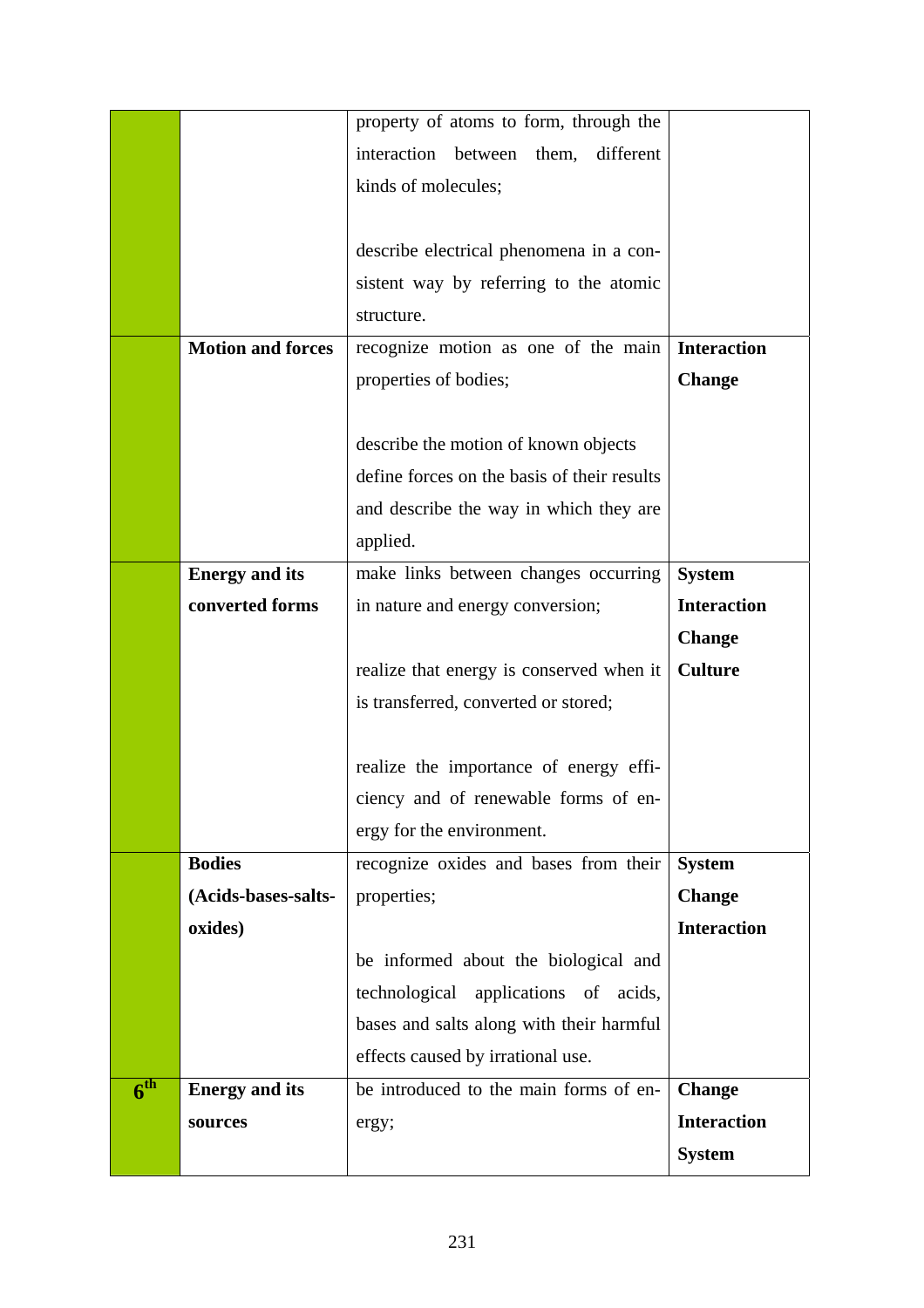|                  | realize that energy can be transformed    | <b>Culture</b>     |
|------------------|-------------------------------------------|--------------------|
|                  | from one form into another and can be     |                    |
|                  | stored;                                   |                    |
|                  |                                           |                    |
|                  | become familiar with the main modern      |                    |
|                  | sources of energy and understand that     |                    |
|                  | their rational use solves energy prob-    |                    |
|                  | lems.                                     |                    |
| Electromagnetism | realize that the relationship between     | <b>Interaction</b> |
|                  | electricity and magnetism is a process of | <b>Unit–Set</b>    |
|                  | energy transformation;                    | <b>Change</b>      |
|                  |                                           | <b>Culture</b>     |
|                  | appreciate the contribution of electro-   |                    |
|                  | magnetism to the advancement of tech-     |                    |
|                  | nology.                                   |                    |
| <b>Heat</b>      | recognize ways of heat transfer and re-   | <b>Interaction</b> |
|                  | late them to the states of matter;        | <b>System</b>      |
|                  |                                           | <b>Change</b>      |
|                  | understand the applications of heat       |                    |
|                  | transfer in every day activities.         |                    |

## **II. Junior High school**

## **A. Physics**

|                 |                        |                                        | <b>Indicative</b>     |
|-----------------|------------------------|----------------------------------------|-----------------------|
|                 | <b>Content Guiding</b> | <b>General goals</b>                   | <b>Fundamental</b>    |
| <b>Grade</b>    | <b>Principles</b>      | (Knowledge, skills, attitudes and val- | <b>Cross-thematic</b> |
|                 |                        | ues)                                   | <b>Concepts</b>       |
|                 |                        | <b>Pupils should:</b>                  |                       |
| 2 <sup>nd</sup> | <b>Motion</b>          | recognize motion as one of the main    | <b>Space–Time</b>     |
|                 |                        | properties of matter;                  | <b>Change</b>         |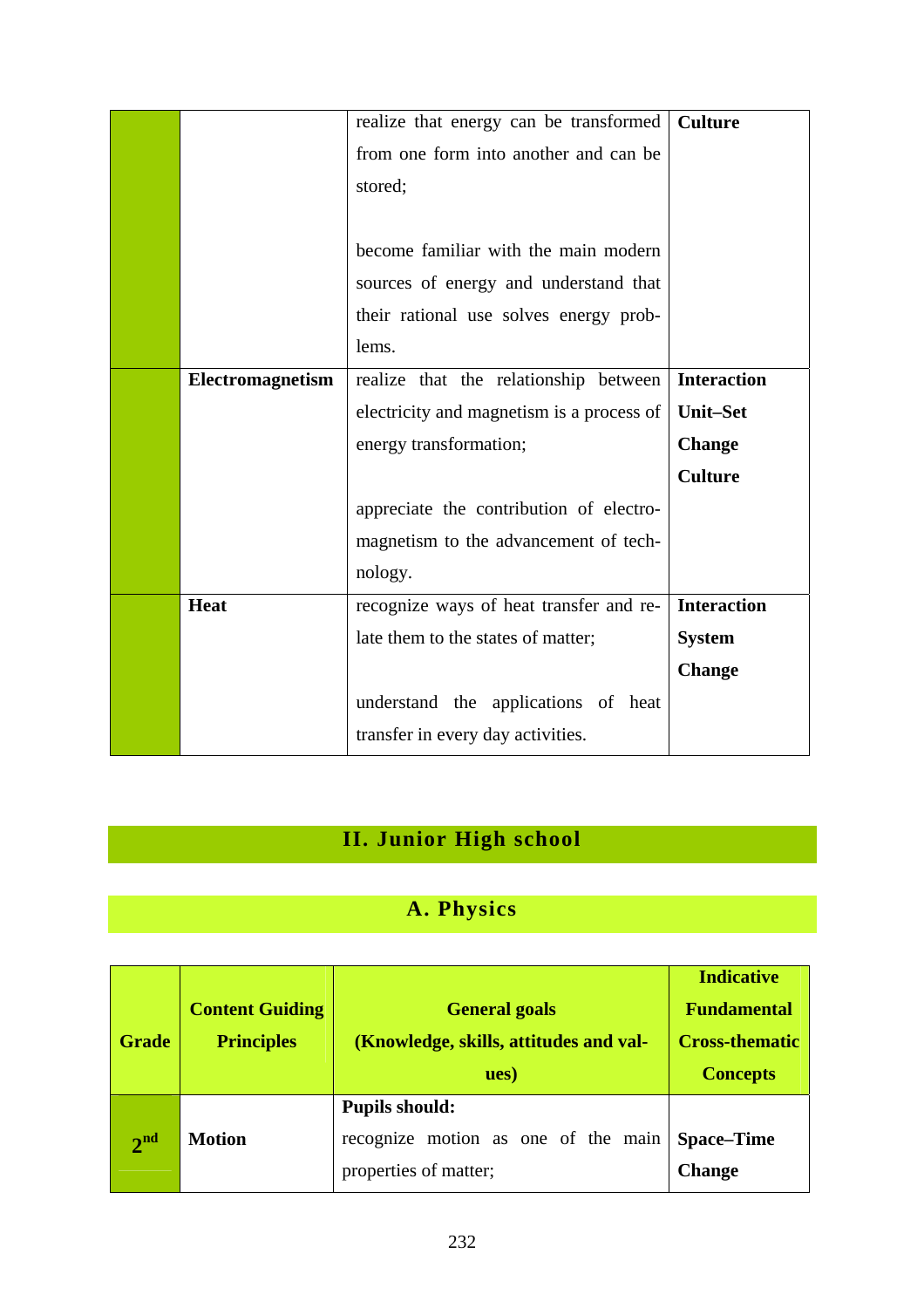|                       | describe relative motion;                    | <b>System</b>      |
|-----------------------|----------------------------------------------|--------------------|
|                       |                                              |                    |
|                       | become familiar with and use concepts        |                    |
|                       | used to describe the motion of particles.    |                    |
| <b>Force-Pressure</b> | relate change of motion to the concept of    | <b>Interaction</b> |
|                       | application of force;                        |                    |
|                       |                                              |                    |
|                       | relate force to interaction;                 |                    |
|                       |                                              |                    |
|                       | learn about conditions leading to motion     |                    |
|                       | or resting of bodies;                        |                    |
|                       |                                              |                    |
|                       | become familiar with and exploit concepts    |                    |
|                       | used for the description of fluids (liquids, |                    |
|                       | gases) in equilibrium.                       |                    |
| <b>Work-Energy</b>    | relate changes occurring in nature to en-    | <b>System</b>      |
|                       | ergy transfer or transformation, in order to | <b>Interaction</b> |
|                       | be able to describe in a consistent way      | <b>Change</b>      |
|                       | chemical and biological phenomena;           |                    |
|                       |                                              |                    |
|                       | understand that energy manifests itself in   |                    |
|                       | different forms and that it is conserved.    |                    |
| <b>Heat</b>           | relate energy conservation during trans-     | <b>System</b>      |
|                       | formation or transfer to its downgrading,    | <b>Interaction</b> |
|                       | so that they become aware of the essence     | <b>Change</b>      |
|                       | of the energy issue;                         | <b>Culture</b>     |
|                       |                                              |                    |
|                       | realize that understanding the microscopic   |                    |
|                       | structure of matter leads to consistently    |                    |
|                       | interpreting its macroscopic behavior and    |                    |
|                       | thus conclude that matter is structured at   |                    |
|                       | different levels;                            |                    |
|                       |                                              |                    |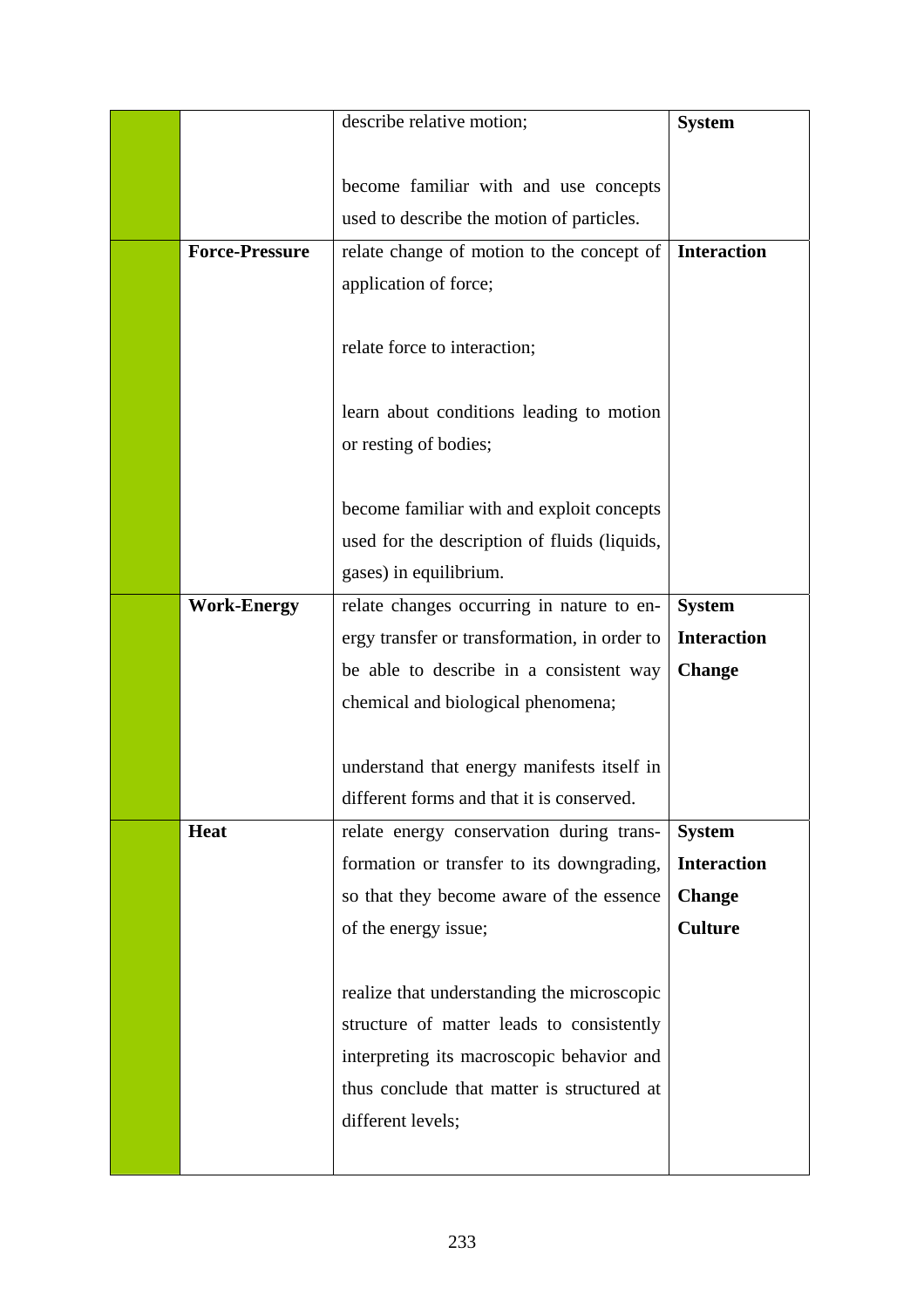|                 |              | understand that heat is a form of energy                       |                    |
|-----------------|--------------|----------------------------------------------------------------|--------------------|
|                 |              | and that it can be transformed into other                      |                    |
|                 |              | forms (e.g. kinetic energy). Relate energy                     |                    |
|                 |              | transformations to technology products                         |                    |
|                 |              | through examples (e.g. steam engine, in-                       |                    |
|                 |              | ternal combustion engine) along with en-                       |                    |
|                 |              | vironmental issues (e.g. the greenhouse                        |                    |
|                 |              | effect). Thus, they will be able to realize                    |                    |
|                 |              | the significant contribution of the concept                    |                    |
|                 |              | of heat to the development of human civi-                      |                    |
|                 |              | lization;                                                      |                    |
|                 |              |                                                                |                    |
|                 |              | recognize thermal phenomena (thermal                           |                    |
|                 |              | expansion, change of state, heat transfer)                     |                    |
|                 |              | and interpret them in a simple by applying                     |                    |
|                 |              | a model based on microscopic structure of                      |                    |
|                 |              | matter;                                                        |                    |
|                 |              |                                                                |                    |
|                 |              | relate heat transferred to materials to                        |                    |
|                 |              | change of temperature.                                         |                    |
| 3 <sup>rd</sup> | Electricity- | become familiar with the concept of inter-                     | <b>System</b>      |
|                 |              | <b>Simple</b> electric action from a distance and the concepts | <b>Change</b>      |
|                 | circuits     | applying to electric fields;                                   | <b>Interaction</b> |
|                 |              |                                                                | Communica-         |
|                 |              | use a model to describe the structure of                       | tion               |
|                 |              | matter so that they can interpret electrical                   | <b>Culture</b>     |
|                 |              | phenomena;                                                     |                    |
|                 |              |                                                                |                    |
|                 |              | understand the basic laws applying to                          |                    |
|                 |              | simple circuits;                                               |                    |
|                 |              |                                                                |                    |
|                 |              | understand the relationship of electric en-                    |                    |
|                 |              | ergy to other forms of energy.                                 |                    |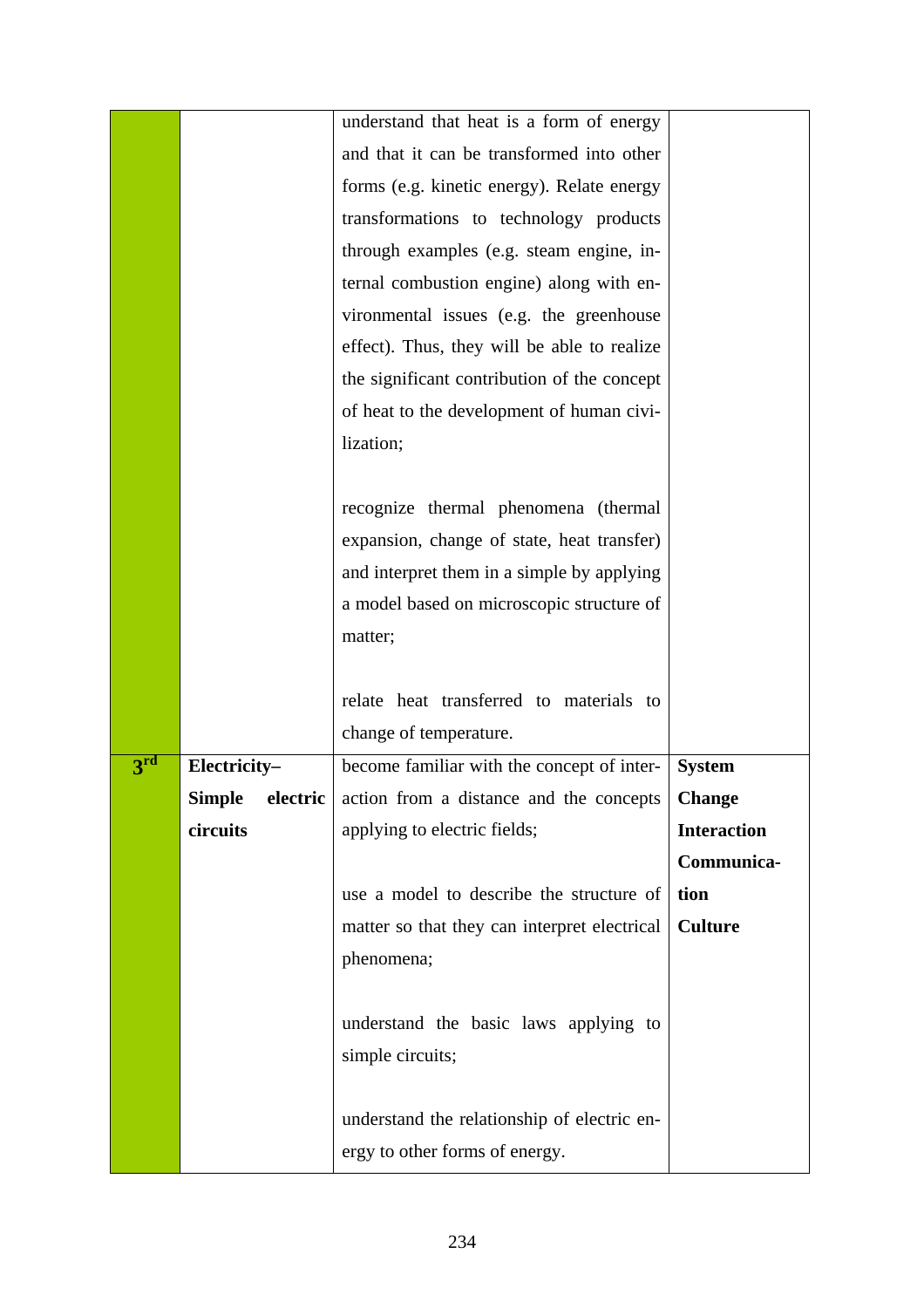| <b>Oscillations-</b><br>relate wave to propagation of energy;       | <b>Change</b>      |
|---------------------------------------------------------------------|--------------------|
| <b>Waves-</b>                                                       | <b>Interaction</b> |
| <b>Acoustics</b><br>recognize the mechanism of propagation          | <b>System</b>      |
| of a mechanical disturbance in a material                           | <b>Culture</b>     |
| and describe the characteristics of propa-                          |                    |
| gation;                                                             |                    |
|                                                                     |                    |
| recognize and describe the characteristic                           |                    |
| properties of sound;                                                |                    |
|                                                                     |                    |
| relate sound wave to energy transfer.                               |                    |
| <b>Optics</b><br>understand through examples that light             | <b>Interaction</b> |
| transfers energy;                                                   | <b>Change</b>      |
|                                                                     |                    |
| understand the basic principles of the                              |                    |
| geometric optics so that they can explain                           |                    |
| reflection and refraction phenomena and                             |                    |
| how shadows are formed;                                             |                    |
|                                                                     |                    |
| describe in a simple way the arrangement                            |                    |
| of elementary optical systems and recog-                            |                    |
| nize their applications in everyday life.                           |                    |
| <b>Nucleus and Nu-</b><br>recognize the structure of the nucleus of | <b>Interaction</b> |
| clear phenomena<br>atoms;                                           | <b>System</b>      |
|                                                                     | <b>Culture</b>     |
| relate the interaction force between nu-                            | <b>Change</b>      |
| cleus components to nuclear energy;                                 |                    |
|                                                                     |                    |
| recognize the difference in magnitude be-                           |                    |
| tween chemical and nuclear energy and                               |                    |
|                                                                     |                    |
| relate it to a possible solution of the en-                         |                    |
| ergy problem;                                                       |                    |
| Be informed about the harmful effects of                            |                    |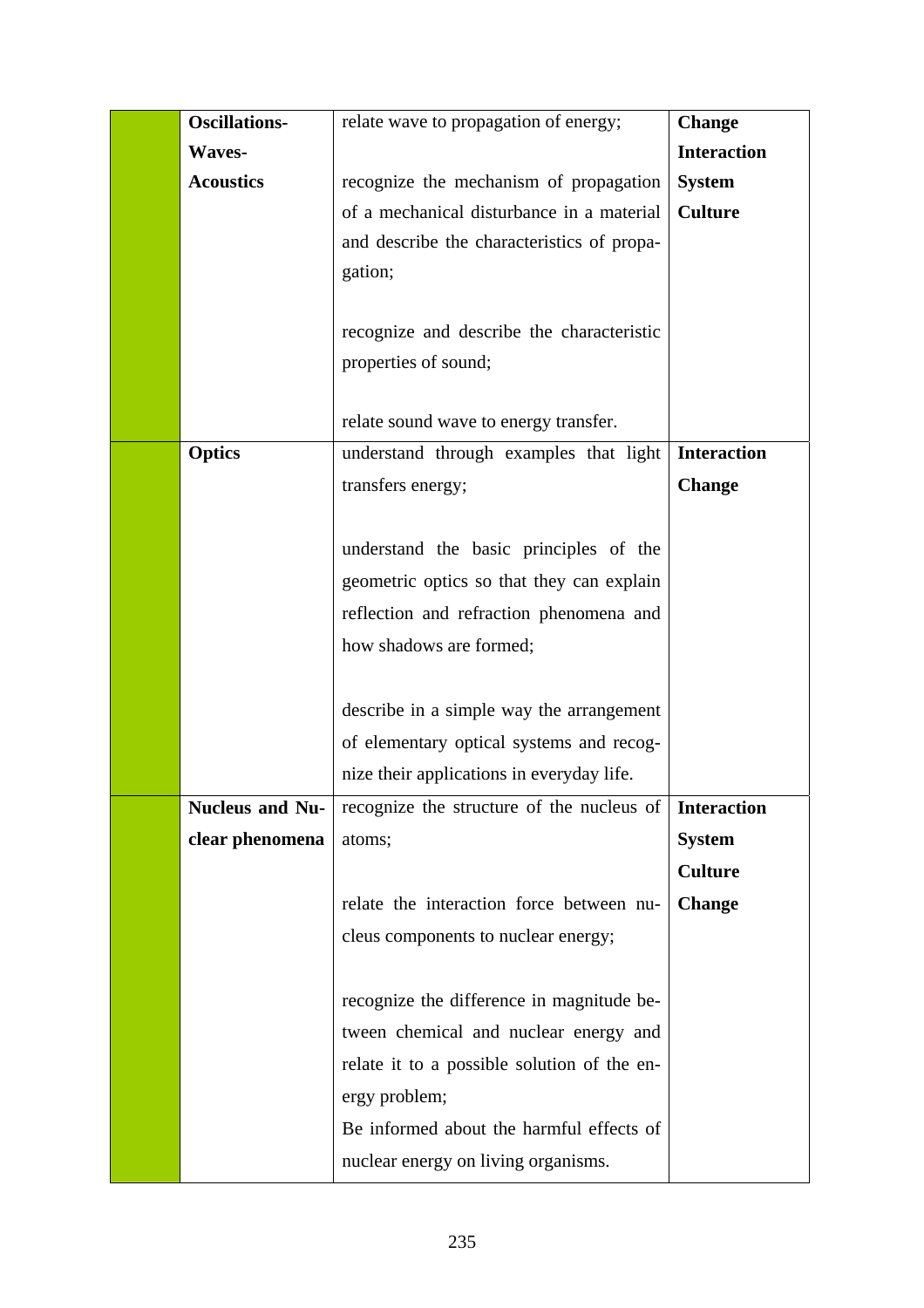## **B. Chemistry**

|                 |                          |                                               | <b>Indicative</b>     |
|-----------------|--------------------------|-----------------------------------------------|-----------------------|
|                 | <b>Content Guiding</b>   | <b>General Goals</b>                          | <b>Fundamental</b>    |
| <b>Grade</b>    | <b>Principles</b>        | (Knowledge, skills, attitudes and             | <b>Cross-thematic</b> |
|                 |                          | values)                                       | <b>Concepts</b>       |
|                 |                          | <b>Pupils should:</b>                         |                       |
| 2 <sup>nd</sup> | <b>Introduction to</b>   | realize that knowledge of chemistry and       | <b>Interaction</b>    |
|                 | <b>Chemistry</b>         | applications<br>constitute<br>cultural<br>its | <b>Change</b>         |
|                 |                          | goods;                                        | <b>Culture</b>        |
|                 | What is chemistry        |                                               | <b>System</b>         |
|                 | and why we study         | realize that the irrational application of    | Communica-            |
|                 | it                       | chemical knowledge can be harmful to          | tion                  |
|                 |                          | human life and the environment;               | Similarity-           |
|                 | <b>States of matter</b>  |                                               | <b>Difference</b>     |
|                 |                          | explore the physical properties of mate-      |                       |
|                 | <b>Physical proper-</b>  | rials.                                        |                       |
|                 | ties of materials        |                                               |                       |
|                 | From water to            | appreciate water as a fundamental ele-        | <b>Interaction</b>    |
|                 | atom-from mac-           | ment creating and preserving life;            | <b>Change</b>         |
|                 | rocosm to micro-         |                                               | <b>Culture</b>        |
|                 | cosm                     | recognize that water supply sufficiency       | <b>System</b>         |
|                 |                          | is conducive to life quality improve-         | Similarity-           |
|                 | Water in life, in        | ment;                                         | <b>Difference</b>     |
|                 | the natural envi-        |                                               | <b>Unit-Set</b>       |
|                 | ronment and in           | suggest measures against water pollu-         | <b>Dimension</b>      |
|                 | the Chemistry lab        | tion and for the rational use of water re-    | Communica-            |
|                 |                          | sources;                                      | tion                  |
|                 | <b>Chemical changes,</b> |                                               |                       |
|                 | atoms, molecules         | relate chemical phenomena in their en-        |                       |
|                 | and ions                 | vironment to entities and concepts of the     |                       |
|                 |                          | microcosm;                                    |                       |
|                 | <b>Chemical elements</b> |                                               |                       |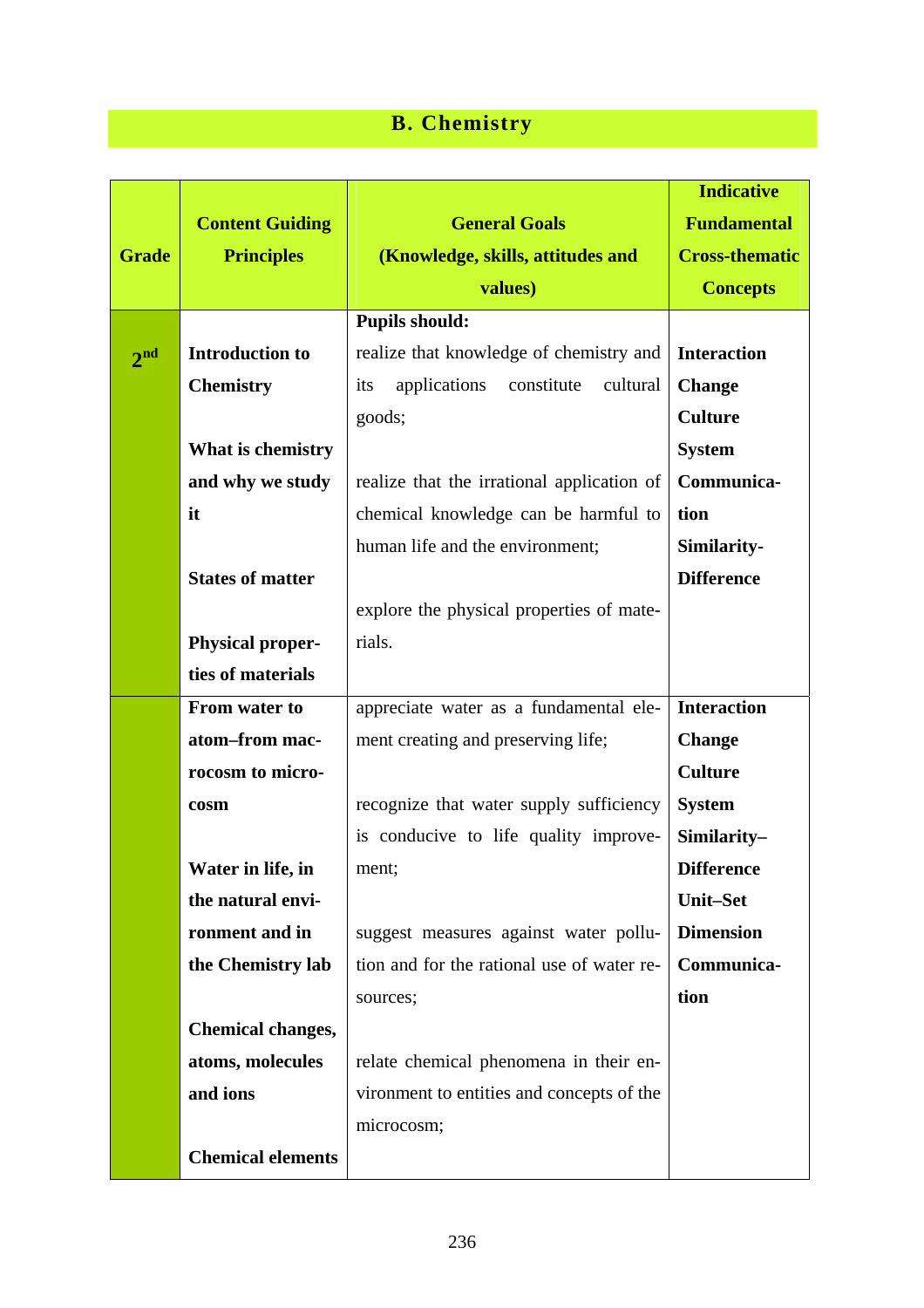|                 | and compounds            | recognize that information coding facili- |                    |
|-----------------|--------------------------|-------------------------------------------|--------------------|
|                 |                          | tates human communication.                |                    |
|                 | <b>Chemical equa-</b>    |                                           |                    |
|                 | tions                    |                                           |                    |
|                 | The atmosphere           | relate air composition to life preserva-  | <b>Interaction</b> |
|                 | Air composition          | tion;                                     | <b>Change</b>      |
|                 |                          |                                           | <b>Unit-Set</b>    |
|                 | Oxygen                   | suggest ways to prevent imbalance in      | <b>System</b>      |
|                 |                          | the ecosystem caused by air pollution;    | Similarity-        |
|                 | <b>Carbon dioxide</b>    |                                           | <b>Difference</b>  |
|                 |                          | realize the biological, environmental     | <b>Culture</b>     |
|                 | <b>Air pollution</b>     | and technological importance of com-      |                    |
|                 |                          | bustion/oxidation.                        |                    |
|                 | Soil and sub-soil        | make correlations between soil and sub-   | <b>Change</b>      |
|                 |                          | soil and life, development and economy;   | <b>System</b>      |
|                 | Soil pollution           |                                           | <b>Culture</b>     |
|                 |                          | suggest ways to prevent imbalance in      |                    |
|                 |                          | the ecosystem caused by soil pollution.   |                    |
| 3 <sup>rd</sup> | Acids, bases and         | understand the applications of acids,     | <b>Interaction</b> |
|                 | salts                    | bases and salts in everyday life;         | <b>Change</b>      |
|                 |                          |                                           | Similarity-        |
|                 | Oxides, bases,           | describe the biological and technologi-   | <b>Difference</b>  |
|                 | neutralization, pH       | cal applications of acids and bases;      | <b>System</b>      |
|                 |                          |                                           | <b>Culture</b>     |
|                 | <b>Applications of</b>   | suggest measures to protect the envi-     |                    |
|                 | oxides, bases and        | ronment from the unwise use of acids,     |                    |
|                 | salts in everyday        | bases and salts.                          |                    |
|                 | life                     |                                           |                    |
|                 | <b>Classification of</b> | make connections between properties of    | Communica-         |
|                 | elements-elements        | elements and their position in the peri-  | tion               |
|                 | of special interest      | odic table;                               | Similarity-        |
|                 |                          |                                           | <b>Difference</b>  |
|                 | The periodic table       | recognize the properties of elements that | <b>System</b>      |